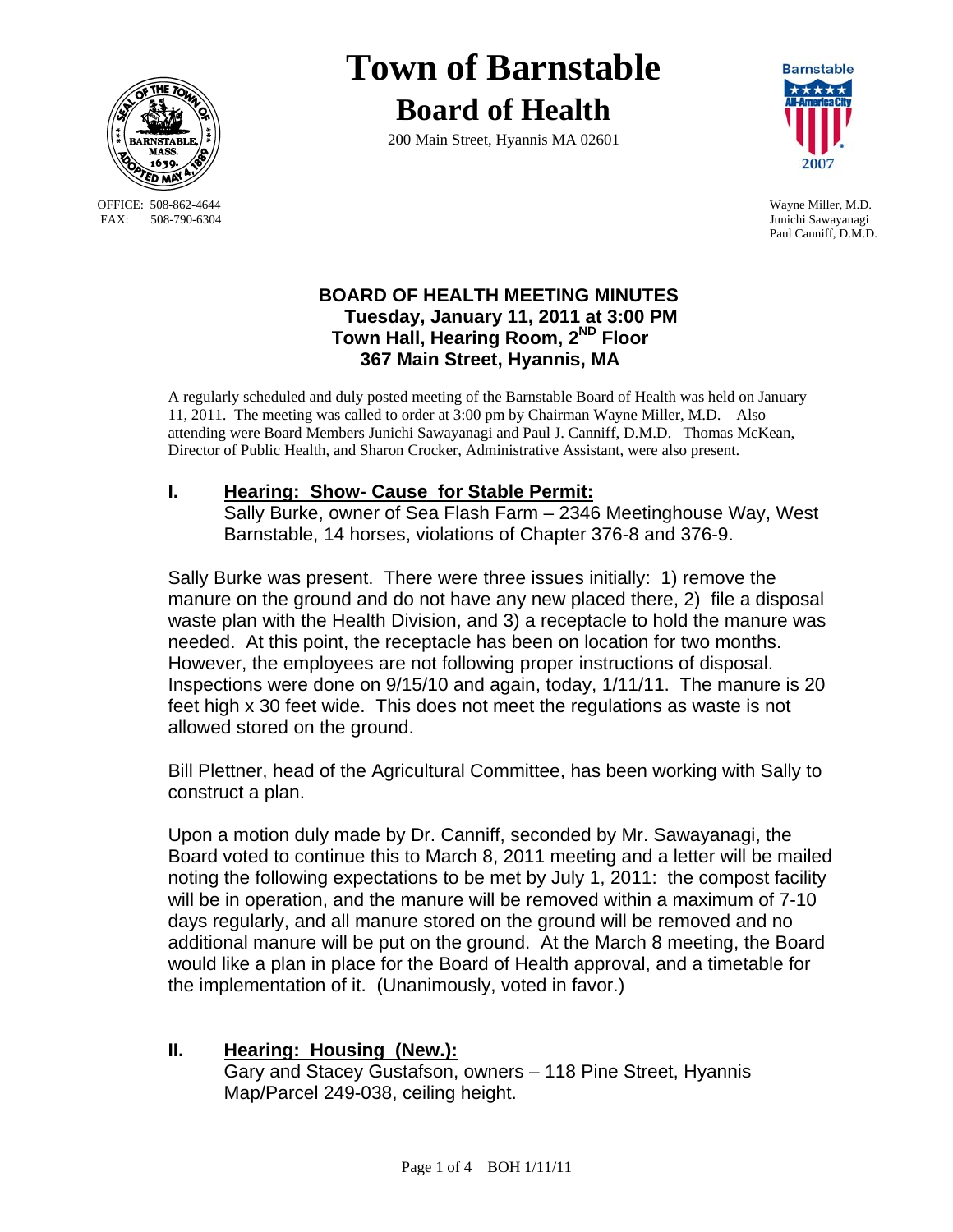There are four buildings on site. One (which includes the low ceilings) has a septic system for 6 bedrooms and currently has five bedrooms.) The other three buildings have one bedroom each and are fed into a second septic. These buildings were constructed in the 1920's.

The staff recommends limiting the occupancy per bedroom with low ceiling to one person and have a Deed Restriction recorded.

Upon a motion duly made by Dr. Canniff, seconded by Mr. Sawayanagi, the Board voted to approve one person occupancy per bedroom for the 9 bedrooms on the property with the condition that this is recorded properly at the County Registry of Deeds and a proper copy is submitted to the Public Health Division. (Unanimously, voted in favor.)

#### **III. Hearing– Connect to Sewer:**

 William and Rita Amaral, owners – 30 Thornton Drive, Hyannis, Map/Parcel 296-008-00A, connection to sewer has not been done.

No one was present. Discussion focused on the new list obtained today of the list of those not hooked up yet. The whole situation is being taken into consideration currently.

Upon a motion duly made by Dr. Canniff, seconded by Mr. Sawayanagi, the Board voted to send another order letter requesting the owner hook up to town sewer within 6 months. (Unanimously, voted in favor.)

## **IV. Variance – Septic (New):**

A. David Burnie, David J. Burnie Management, representing Steven Daniell, owner – 53 Uncle Willie Road, Hyannis, Map/Parcel 292 – 311, Aero-Stream aerobic septic system restoration requested.

David Burnie was present and discussed the system with the Board. He agreed that it is a similar type device as the Sludgehammer used at Fancy's Market, Osterville; however, this one will be used as a residential solution. This is a three bedroom house. This system is used on the leaching system but is not approved for general use for the septic tank.

David Burnie gave some general information on the system: it costs approximately \$3,500-4,000 for installation and a quarterly monitoring plan would cost ~ \$325/year. They would recommend pumping it every 3-4 years. After it is up and running, the system would be thoroughly serviced every  $3<sup>rd</sup>$  or  $4<sup>th</sup>$  year.

Mr. Burnie asked the Board if he would be allowed in the future to come to Health's counter to obtain permission to use this system. The Board considered the staff comments of wanting the Board to review new items as this and the Board determined that it would need to come to the Board at this time.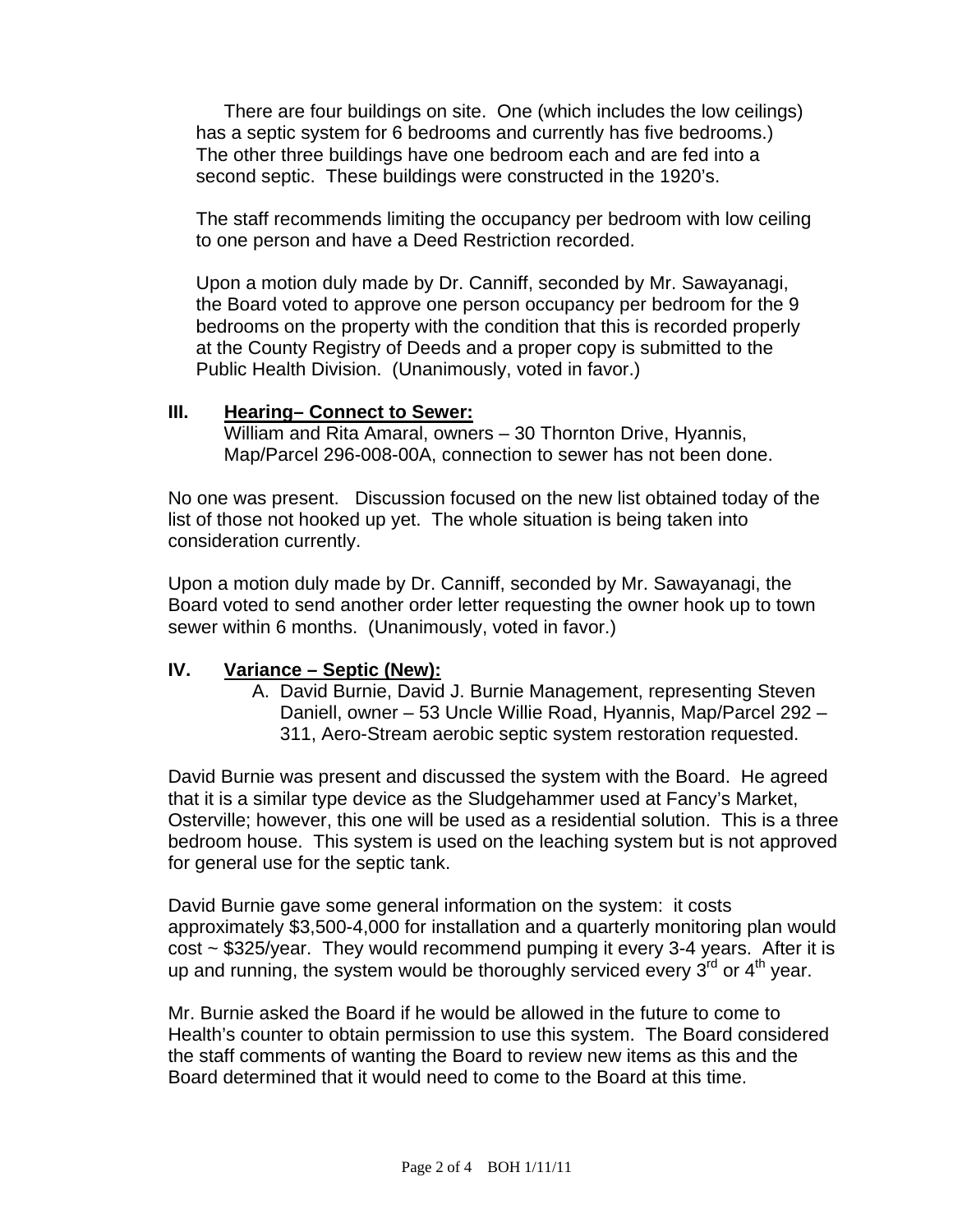There does not appear to be a signed monitoring plan in hand yet. This is needed for approval. Is the applicant agreeable to quarterly for three years, at which time they can come back to have it reviewed by the Board. The monitoring plan will be recorded with the Registry of Deeds.

Upon a motion duly made by Dr. Canniff, seconded by Mr. Sawayanagi, the Board voted to approve the system with the following conditions: a signed monitoring plan with quarterly monitoring for the first three years, at which time the owner can come back to the Board of review, there will be a recording at the County Registry of Deeds showing the required monitoring plan, and a proper copy of the recording will be brought to the Public Health Division and upon completion of system: an as-built will be submitted, along with a copy of the DEP approval letter. (Unanimously, voted in favor.)

B. Linda Pinto, engineer, representing Kevin McCrea, owner – 97 Sterling Road, Hyannis, Map/Parcel 268-204, 0.23 acre lot, multiple variances, septic repair.

Linda Pinto was present.

Use the USGS for ground water elevation 3.5 feet. Dr. M would like to see a barrier on the side of the SAS so it doesn't leach into the pond. The law requires that the Board consider the one feet variance from ground level (from 5 feet to 4 feet.)

Upon a motion duly made by Dr. Canniff, seconded by Mr. Sawayanagi, the Board voted to approve a Continuance to the February 8, 2011 meeting. (Unanimously, voted in favor.)

# **V. Variance – Food (New:**

 Michael Santos representing John Enwright, owner - Subway Sandwiches at Cape Cod Mall, 793 Iyannough Rd, Hyannis, toilet facility variance and grease trap variance.

Michael Santos was present.

No seating allowed.

Upon a motion duly made by Dr. Canniff, seconded by Mr. Sawayanagi, the Board voted to approve the two variances: 1) a grease trap variance with the condition that a GRD is used and a daily recording of the amount of grease removed is maintained, and (2) a toilet facility variance granted to allow only one toilet (to be used for employees) as the public will be able to use the facility in the food court, with the condition that there will be no seating. (Unanimously, voted in favor.)

# **VI. Old / New Business:**

A. Tight Tank Project.